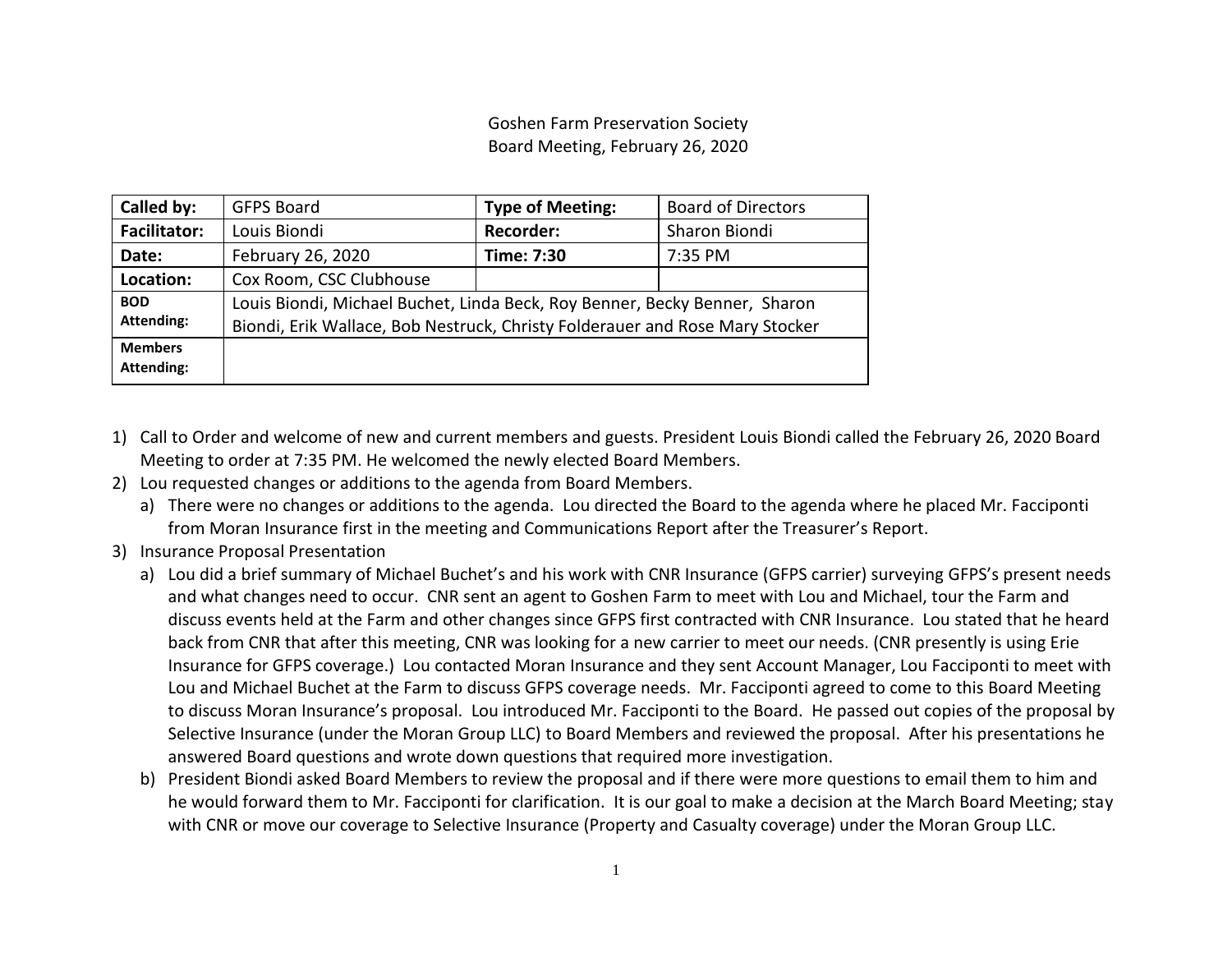- 4) Treasurer's Report Christy Folderauer (Report provided under separate cover)
	- a) Michael delivered a report on the conversion process to the New QuickBooks Program. He is entering 2020 data into the new system. Moving previous balances from the old system has been more difficult. Previous Treasurer, Linda Beck and new Treasurer, Christy Folderauer are working with Michael Buchet on this transition. Michael suggested that we hire a bookkeeper who is competent in QuickBooks for non-profits and an accountant who will look at our books for non-profits. Becky had an accountant that she would recommend and will email Michael that information. **(Action Item: 384-02-20)**
	- b) A question came up regarding check reimbursements**.** Reimbursement requests need to come in at least a week prior to the GFPS monthly Meeting and checks will be given out at that Meeting.
	- c) Approval of financials for December, 2019
		- i) Becky made a motion to approve the Financial Report ending December 31, 2019. Michael seconded. Discussion ensued about BG&E credit. Linda reported we received a bill for \$28.00 in February which reflected our credit. We have bill averaging of about \$89.00/month. The motion was approved.
	- d) Approval of January 31, 2020 Financial Report
		- i) Becky made a motion to approve the Financial Report ending January 31, 2020. Bob seconded. Linda made a motion to table approval of the January Financial Report until March. Becky agreed to table her motion.
- 5) President's Report Lou Biondi (Report as submitted)
	- a) Lou reported that he found out that we did not get the Four Rivers Mini-grant related to the "Arts Programs". He found out by reading their newsletter which listed those organizations that received grants – GFPS was not on the list.
	- b) Roy asked Lou about the Google training email that Lou stated that he sent out. Neither Roy nor Becky received this email. Roy has suggestions and Lou will resend the email for suggestions on training to include.
- 6) Vice President's Report Michael Buchet (Report as submitted)
	- a) Becky asked if Michael had a copy of the Accident Form that she created. She will send to Michael electronically so he can compare to what Mr. Facciponti sends us.
- 7) Review/Approval of Minutes November 20, 2019 Board Meeting Minutes
	- a) Michael made a motion to accept the Minutes of the December 19, 2019 Board Meeting. Bob seconded. The motion carried.
- 8) Committee Reports
	- a) Building & Maintenance (Vacant)
	- b) Communications Barbara Morgan (Report as submitted)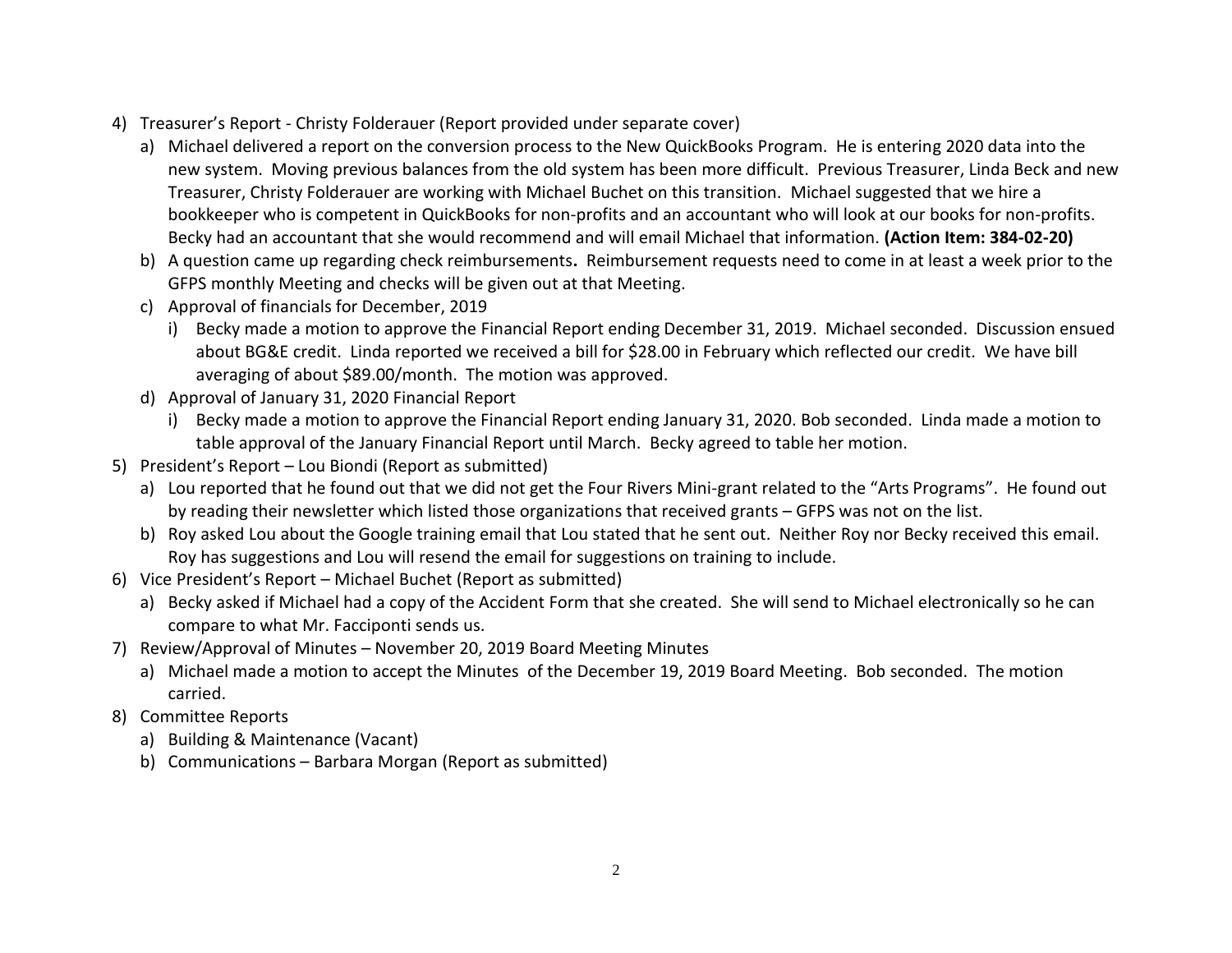- i) Barbara was not at the Meeting due to illness. The Board read her report and Becky had a question about Barbara's proposal to Scott Powers regarding purchasing white lights to hang in the trees during the Summer Concert Series for lighting to help attendees. Becky suggested small ground solar lights rather than lights in the trees.
- c) Events Erik Wallace (Report as submitted)
	- i) Erik spoke about the volunteer request he sent out for Java & Jazz/Tea & Tunes. Erik stated that we still need about 12 volunteers for open time slots. He will send out another email request. Menu was discussed and Board Members volunteered to bring a fruit and vegetable tray. Bob reported that Sharing Garden Members have already volunteered to bring baked goods and sweets.
	- ii) As relates to information for all events, Michael asked the Board to accept the draft of GFPS Committee Guidelines. This was already agreed upon at the December Meeting. Michael will send out the latest version of the draft to all Board Members. **(Action Item: 385-02-20)**
- d) Financial Development Lou Biondi (Report included as part of President's Report)
	- i) Lou stated that he included a section on his President's Report on Financial Development. He asked the Board if they wanted a separate report on Financial Development or should he continue to include as a subsection on his President's Report. The sense of the Board was that it should be a separate report (would be easier to retrieve and share if we get a Development Chair volunteer).
- e) Garden Bob Nestruck (Report as submitted)
	- i) Michael asked Bob about the "Thank You" dinner plans at Galway Bay on March 5th at 7PM as relates to the Harvest Pasta Dinner chaired by Bob last October. Lou read the names of those Board Members who have responded yes to this dinner. Lou stated that this was on the agenda under On-going Business.
	- ii) Becky had questions for Bob about Garden plot rentals. Discussion ensued.
- f) Grounds Roy Benner (Report as submitted)
	- i) Roy reported that Laura Guidry who completed her Service Learning Project (AACC) and developed a 7 % minute Power Point approved by soil scientist Dean Cowherd about the two soils found on Goshen Farm has given him a copy. He asked the Board if we can put this up on our website. Lou responded that Roy can drop this by and Lou will put this up on the "cloud" for review by the Board. If the Board approves, we will put that up on the website (and Lou will discuss this with Communications Chair, Barb Morgan). Lou also reported that as relates to postings on our website, Barb and Shannon from Color Fire are friends and Shannon is working with Barb on training for website updates. Lou and Sharon will also work on getting administrative information (i.e. Minutes for 2019) up on the website. **(Action Item: 386-02-20)**
- g) History & Research Scott Powers (No report submitted)
	- i) Scott continues to provide history articles to Barb for inclusion in GFPS Caper articles.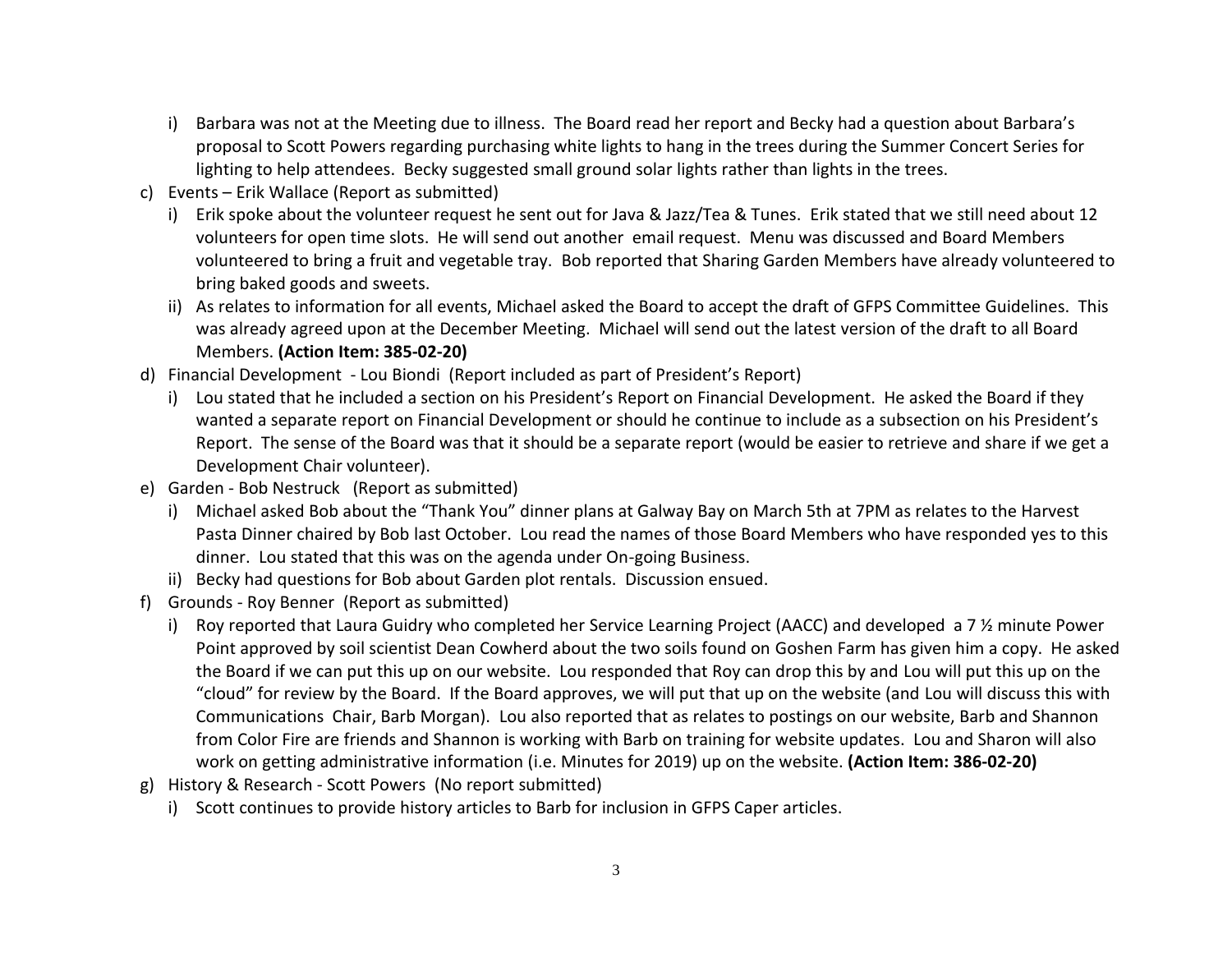- h) Membership -Becky Benner (Report as submitted)
	- i) Becky's report shows 130 Membership Units for 2020.
- 9) Review of Action Items and Recurring Action Items
	- a) As relates to Action Item: 373-10-19; Thank You letters Bob was to send out for the Harvest Pasta Dinner, Bob confirmed that this was completed. Sharon asked him if he would send her copies of the Thank You letters. Roy suggested that examples of these Chair letters should go on the "cloud" to assist future Chair Persons. Four Action Items were completed and two Action Items were marked OBE.
- 10) On-going Business
	- a) As previously discussed, The Thank You dinner at Galway Bay is set for March 5<sup>th</sup> at 7 PM. All planning on attending that have not emailed Lou, should let him know and he will make reservations.
	- b) Summer Concert Series dates.
		- i) Scott has set Summer Friday Concert Dates: 6/19, 7/10, 7/24, 8/7, 8/21 (rain date) and 8/28 (Member Appreciation).
		- ii) Lou asked for a sense of the Board regarding Scott's suggestion about adding a  $6<sup>th</sup>$  concert this summer. The Board agreed to keep the 5 concert schedule.
	- c) Spring Open House (Linda Beck Chair) April 25, 2020, 10 AM 4 PM
		- i) Linda reported that Becky booked "Raptor's Eye for the event and Dean Cowherd is giving the Soil Presentations. Becky has been trying to book more presenters but she is running into problems with 50<sup>th</sup> Anniversary Earth Day Events booking presenters as well. Erik will do the presentations at the Apiary. Lou will send Linda and Events Chair, Erik Wallace a zip file of information on the Spring Open House. Bob stated he could lead several House Tours. Michael will do the GFPS History Power Point Presentations. Erik asked about Children's activities. Erik is looking into whether the Boy Scouts can run Children's Activities. He suggested the Goshen Farm Coloring Book be available. Becky stated that Terry had these at his house. Linda will call Terry. There are children's games in the House that can be put out. Sharon will bring what is needed for the Bubble activity.
- 11) New Business
	- a) Need for new liability insurance
		- i) Covered with presentation by Lou Facciponti of Moran Insurance.
	- b) Establish *Ad hoc* committee, Educational Coordination with Terry Brandon as Chair.
		- i) Roy moved we approve, not seconded. Michael moved to "table" and Roy agreed to table his motion until Terry was present.
	- c) Maryland Day Participation. Need help with House Tours.
		- i) GFPS is participating on Saturday, March  $21^{st}$  from 10 AM 4 PM.